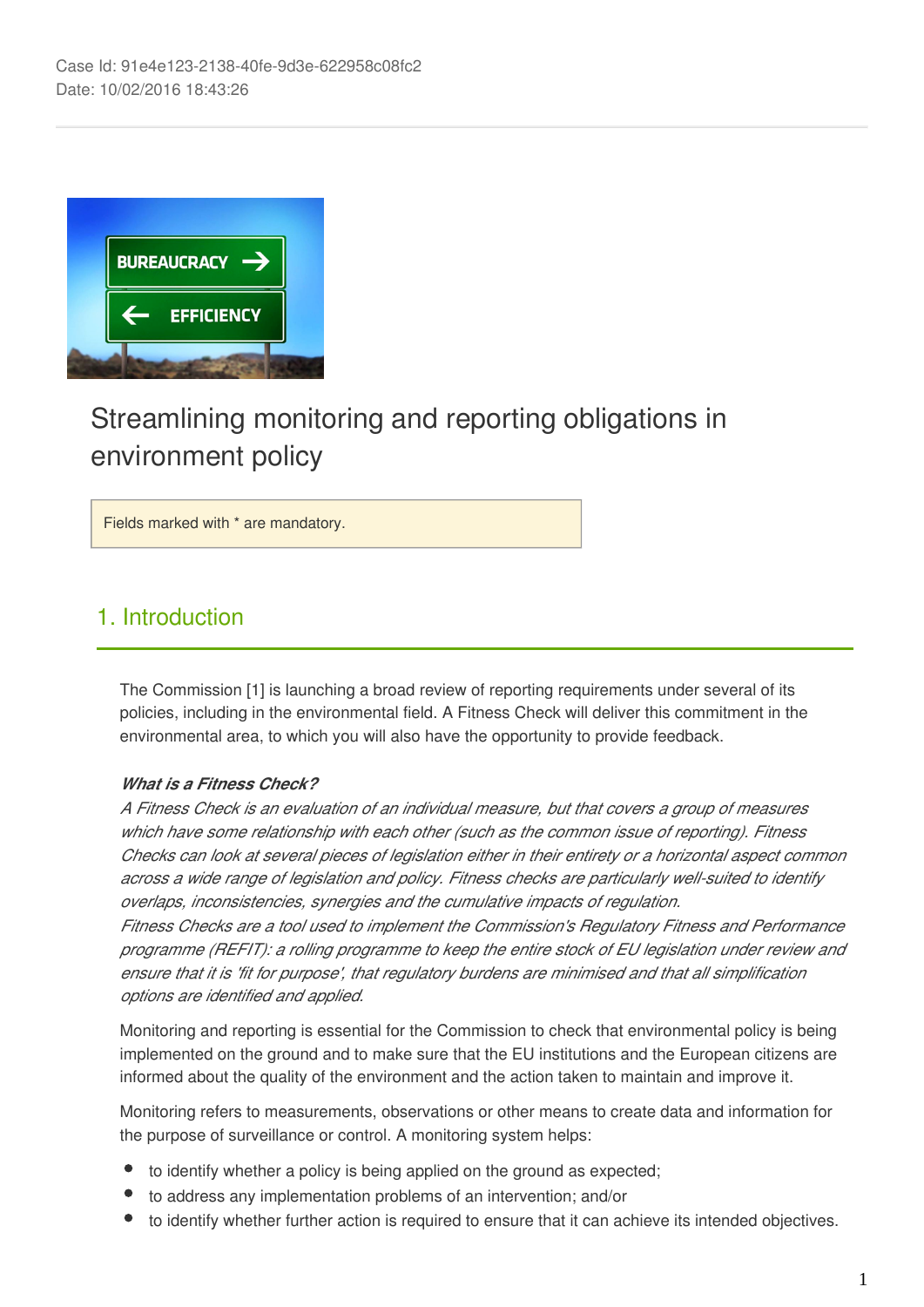Environmental reporting is the provision of environmental information by businesses, public administrations, other organisations, and citizens. More specifically this can be information:

- to demonstrate compliance (eg Member State reporting to the Commission);
- $\bullet$ to secure compliance (eg amounts of waste shipped, emission levels, etc);
- to rectify situations of non-compliance (e.g. action plan, planned investment in infrastructure, etc.);
- $\bullet$ provided to statistical offices as input to local, national or European statistics;
- provided to the public, customers or other stakeholder groups in the interest of transparency;
- provided to obtain a permit to carry out an activity.

What do people report on?

- state of the environment (eg air limit values, water status, etc);
- $\bullet$ emissions (eg under European Pollutant Release and Transfer Register);
- $\bullet$ pressures (eg under Marine Strategy Framework Directive);
- $\bullet$ individual measures (eg under Nitrates Directive);
- $\bullet$ plans and programmes (eg air quality management plans, river basin management plans, etc);
- market surveillance (eg under REACH[2]);  $\bullet$
- costs and benefits of the actions.

This Fitness Check aims at ensuring that environmental monitoring and reporting is fit for purpose: delivering the right information, at the right time and in an efficient way. It is likely to identify some additional information that is required, but also some existing reporting requirements that can be scaled back or met in a more efficient (less burdensome) manner.

Indeed, the Fitness Check will identify where requirements could be simplified in terms of scope, details, frequency and timing of the reporting. It will detect possible synergies across reporting obligations as well as modernisation of the reporting tools and solutions, lowering administrative burdens for Member States; benefits which can then be passed on to businesses and citizens.

The Fitness Check will require an understanding of:

- the **timing** (when reporting takes place): is it at the right time for policy needs? is the timing coherent across different pieces of legislation?
- the **process** (how reporting process is organised): is full use of e-reporting being made? is the process of validating data properly done?
- and the **content** (what is reported and why): is all the information that is asked for needed? is all the information needed asked for?

This Fitness Check takes the form of a **rolling programme**. There are already ongoing actions in many areas which will be pursued without delay, such as on the implementation of the [INSPIRE](http://inspire.ec.europa.eu/) [Directive](http://inspire.ec.europa.eu/)[3] on the basis of its' ongoing evaluation and a proposal for a repeal of the Standardised Reporting Directive[4]. Moreover, results and changes to reporting requirements might take place as and when they are identified, e.g. in the upcoming proposal on the Circular Economy and as a result of the follow up to this Fitness Check.

The results of the Fitness Check on monitoring and reporting should be ready for presentation in 2017, after which subsequent additional actions may be identified. In terms of scope it will:

- include monitoring as this is the way in which we generate the information that is then reported;
- cover the whole environmental acquis;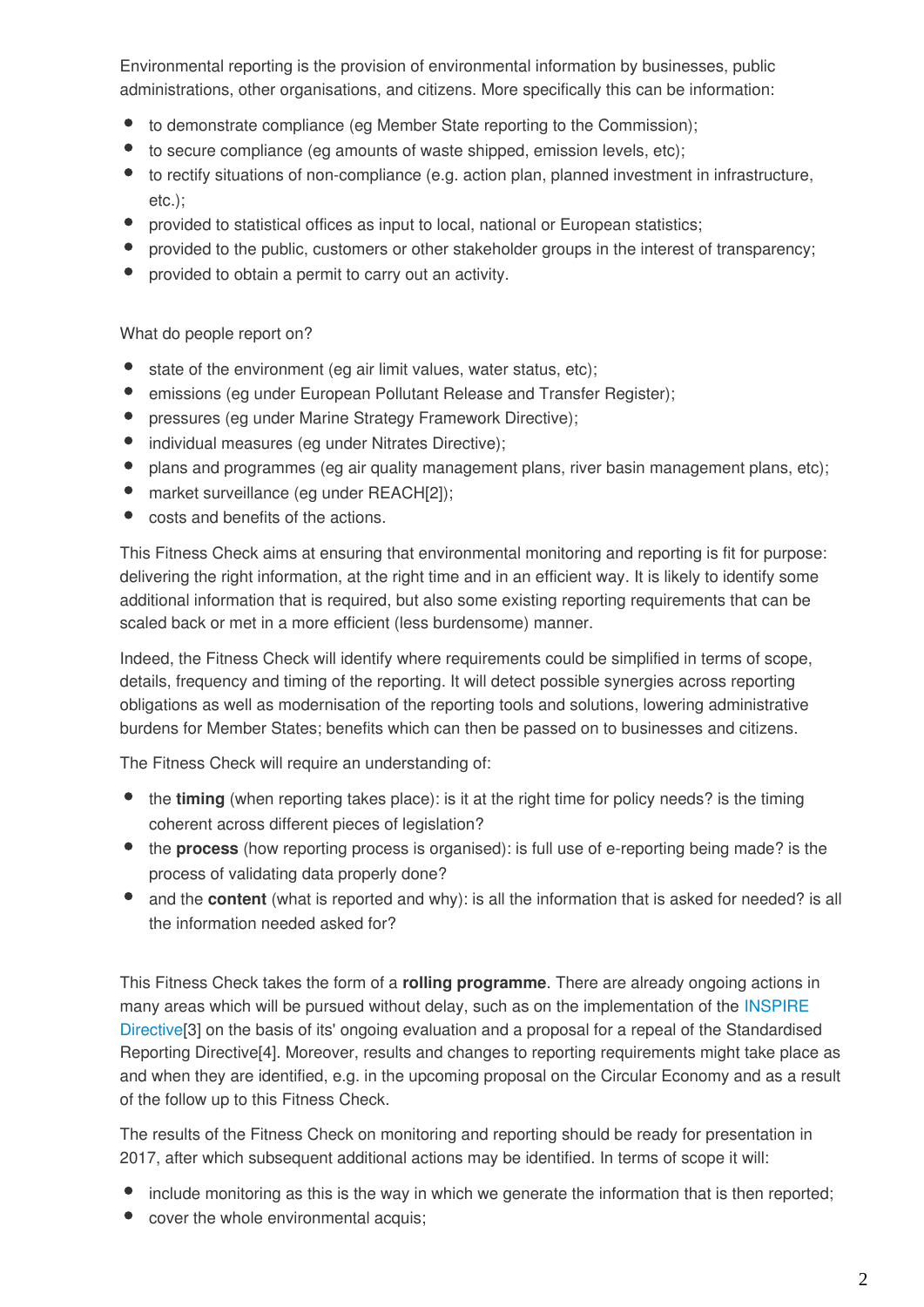- also consider the impact of changes at the EU level on the organisation at local, regional and national level. As far as possible, good practices will be identified at all levels, to identify potential ways to improve the efficiency, effectiveness and coherence of reporting;
- consider reporting from the Commission to the other EU institutions and the way in which we use EU reporting as input to international fora and conventions.

Input from stakeholders and the public will be central to this work. The objective of this consultation is to help the Commission to:

- 1. validate the principles such as proportionality, accessibility, relevance… that it should use for assessing environmental reporting requirements;
- 2. gather views regarding whether reporting requirements are in line with those principles in this respect, examples will be particularly welcome;
- 3. gather evidence on current shortcomings, overlaps and potential improvements that should be examined during the process.

The responses gathered will be summarised, and they will feed into the process.

#### [1] [COM\(2015\)215](http://ec.europa.eu/smart-regulation/better_regulation/documents/com_2015_215_en.pdf).

- [2] Registration, Evaluation, Authorisation and Restriction of Chemicals.
- [3] (2007/2/EC).
- [4] (91/692/EEC).

### 2. General information about respondents

## **\*** 2.1 Who are you?

- $\bullet$  As an individual / private person  $\bullet$  Academic/research institution
	-
- -
- C Civil society organisation C Private enterprise
- Public authority **International organisation**
- **C** Professional organisation **C** Other
- If you are a legal entity and you are not registered in the [Transparency Register](http://ec.europa.eu/transparencyregister/public/homePage.do?locale=en#en), please do so before answering this questionnaire. If your entity responds without being registered, the Commission will consider its input as that of an individual/private person and as such, will publish it separately.

**\*** 2.2. Please give your country of residence/establishment

#### Other, please specify below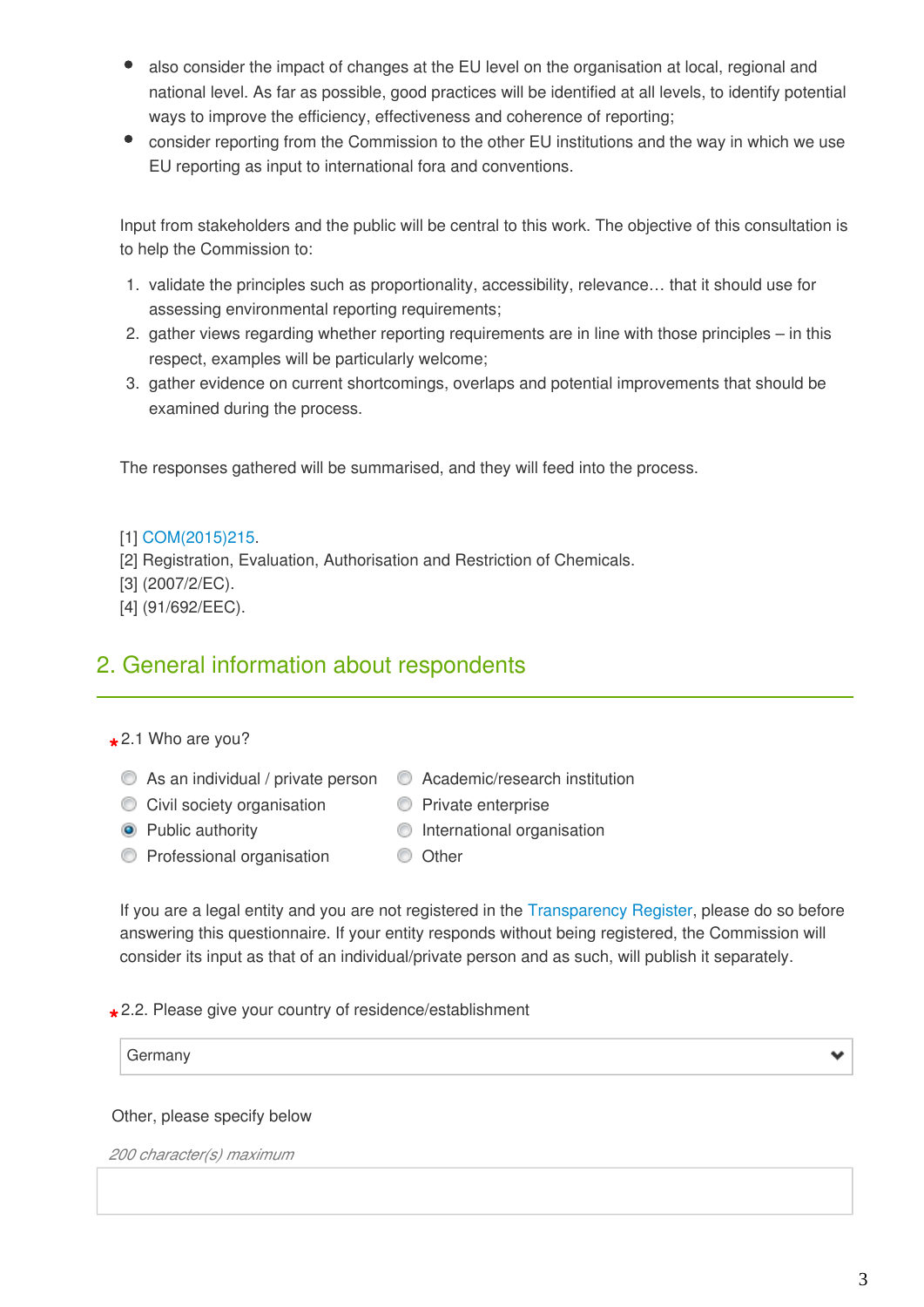- **\*** 2.3. Please indicate your preference for the publication of your response on the Commission's website:
	- Under the name given: I consent to publication of all information in my contribution and I ۵ declare that none of it is subject to copyright restrictions that prevent publication
	- Anonymously: I consent to publication of all information in my contribution and I declare that none of it is subject to copyright restrictions that prevent publication
	- Not at all please keep my contribution confidential (it will not be published, but will be used internally within the Commission). Note that in this case your contribution may still be subject to requests for 'access to documents' under Regulation 1049/2001[1]

[1] Regulation (EC) No 1049/2001 of the European Parliament and of the Council of 30 May 2001 regarding public access to European Parliament, Council and Commission documents.

**\*** 2.4. Please give your name if replying as an individual/private person, otherwise give the name of your organisation

*200 character(s) maximum* 

Joined european office of the local authorities of Bavaria, Baden-Württemberg and Saxony

2.5. Please provide your email address if you would like to be informed of the outcome of this consultation

*200 character(s) maximum* 

maximilian.klein@ebbk.de

## 3. General principles and objectives related to monitoring and reporting of the environmental acquis

#### *Evaluation criteria*

*All evaluations and Fitness Checks consider five key criteria:*

- 1. *How relevant is the EU intervention do the original objectives still correspond to current needs?*
- 2. *How efficient has the EU intervention been are the costs proportionate to the benefits achieved?*
- 3. *How effective has the EU intervention been have the objectives been achieved?*
- 4. *How coherent is the EU intervention internally and with other (EU) actions are there synergies or inconsistencies between actions?*
- 5. *What is the EU added value of the intervention compared to what could be achieved by Member States at national and/or regional levels?*

#### **Evaluation criterion: Relevance**

When assessing any individual reporting requirement and the monitoring that reporting requirement triggers, it helps to have an agreed set of principles for their assessment and to understand why reporting is in place.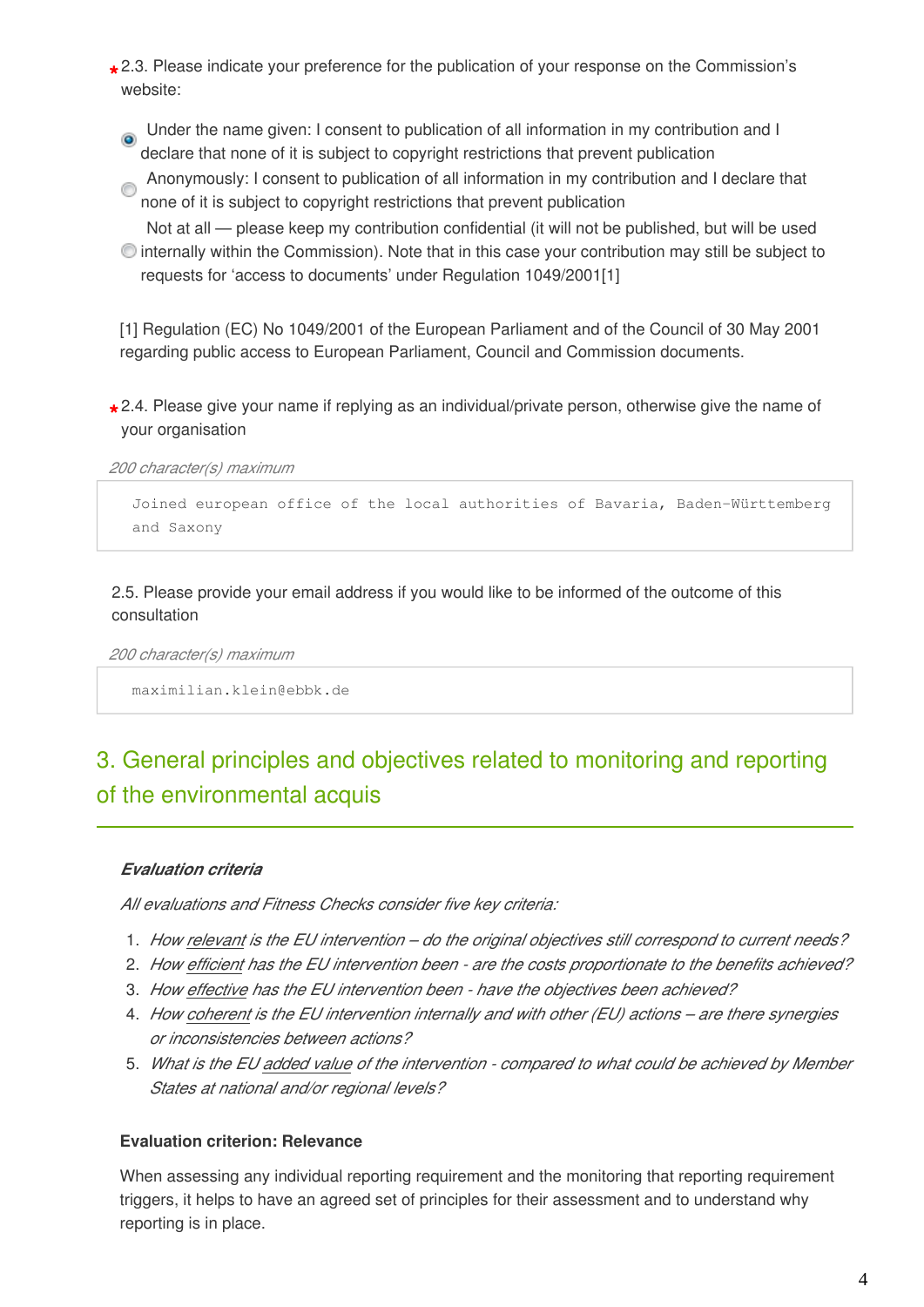#### 3.1 Overall impression

On the whole, are you satisfied, fairly satisfied, not very satisfied or not at all satisfied with environmental Monitoring and Reporting requirements?

- **Satisfied**
- **O** Fairly satisfied
- $\bullet$  Not very satisfied
- Not at all satisfied

If you are not satisfied, could you give the reason(s)?

*1000 character(s) maximum* 

#### 3.2 Overall perception

Please choose the environmental policy area(s) for which you are familiar with the Monitoring and Reporting requirements.

- **Air quality and pollution**
- $\nabla$  Biodiversity and nature
- **□** Chemicals
- **Natural resources**
- **V** Noise
- $\overline{\mathsf{v}}$  Soil
- **V** Waste
- **V** Water

**We are interested in getting more information about your perceptions as regards the policy area(s) you are familiar with. See below the two questions related to section 4. Current perceptions of environmental reporting (after these questions, please continue with question 3.3).**

#### 4.1 Effectiveness

You declared you are familiar with the following policy area: AIR QUALITY AND POLLUTION. Which of these statements do you consider as appropriate about the amount of information that is collected?

- $\bullet$  Too much, less is needed
- **About right**
- **Too little, more is needed**
- $\bullet$  No opinion

Do you have specific comments, concrete examples or specific evidence that could underpin your response?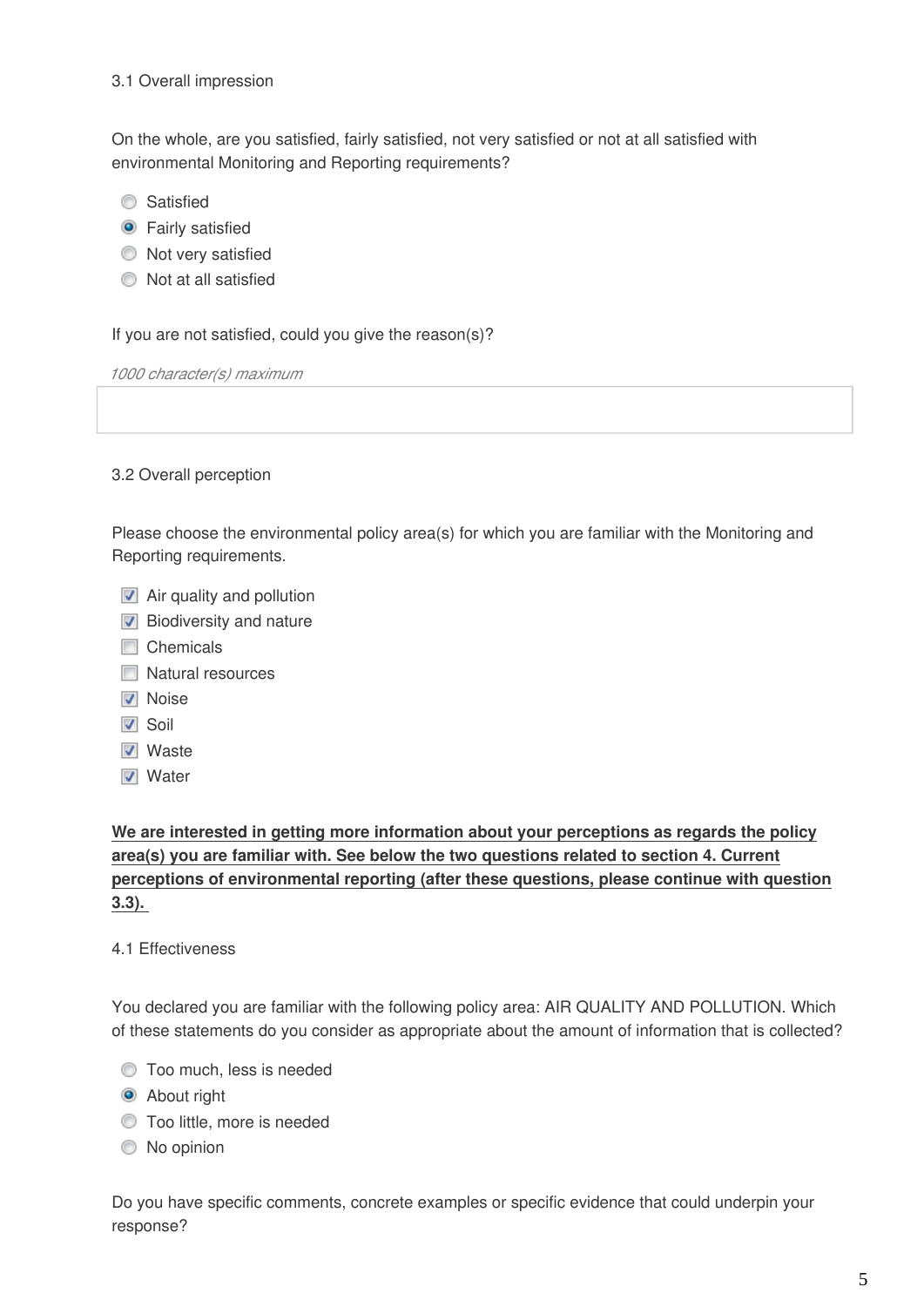#### 4.2. Efficiency

You declared you are familiar with the following policy area: AIR QUALITY AND POLLUTION. Which of the following statements do you consider appropriate when assessing the cost and administrative burden of the reporting process?

- Reporting process is efficient (good practice example)
- Reporting process is neither efficient nor inefficient, some specific improvements could be  $\bullet$ made
- Reporting process is inefficient, significant improvements are needed
- $\bullet$  No opinion

Do you have specific comments, concrete examples or specific suggestions?

*1000 character(s) maximum* 

Are you able to provide any quantitative evidence or references relating to the costs of monitoring and reporting for authorities, regulators, sectors or businesses?

*1000 character(s) maximum* 

**We are interested in getting more information about your perceptions as regards the policy area(s) you are familiar with. See below the two questions related to section 4. Current perceptions of environmental reporting (after these questions, please continue with question 3.3).**

#### 4.1 Effectiveness

You declared you are familiar with the following policy area:BIODIVERSITY AND NATURE. Which of these statements do you consider as appropriate about the amount of information that is collected?

- $\bullet$  Too much, less is needed
- **About right**
- **Too little, more is needed**
- $\circledcirc$  No opinion

Do you have specific comments, concrete examples or specific evidence that could underpin your response?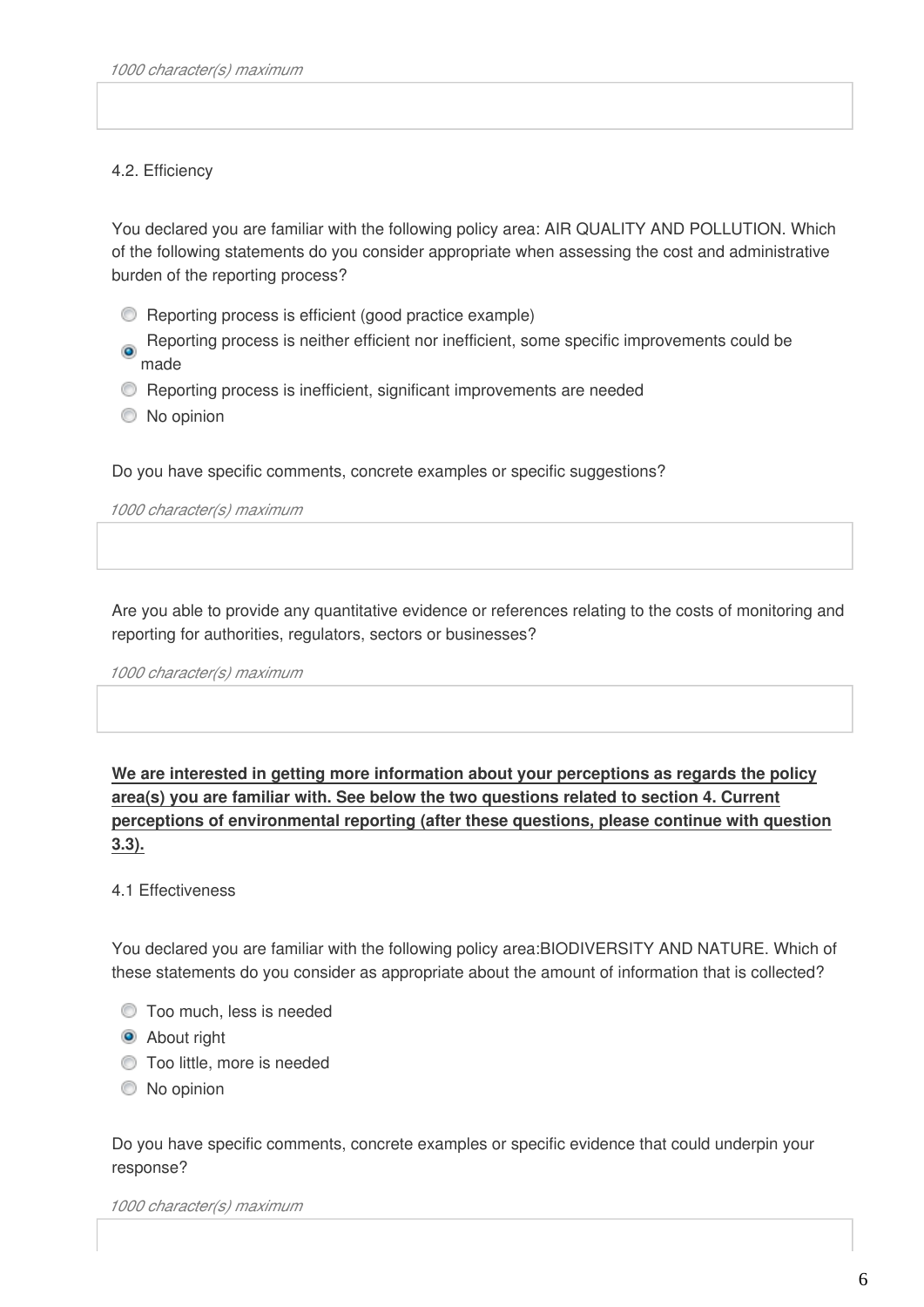#### 4.2. Efficiency

You declared you are familiar with the following policy area: BIODIVERSITY AND NATURE. Which of the following statements do you consider appropriate when assessing the cost and administrative burden of the reporting process?

- **•** Reporting process is efficient (good practice example)
- Reporting process is neither efficient nor inefficient, some specific improvements could be made
- Reporting process is inefficient, significant improvements are needed
- $\bullet$  No opinion

Do you have specific comments, concrete examples or specific suggestions?

*1000 character(s) maximum* 

Are you able to provide any quantitative evidence or references relating to the costs of monitoring and reporting for authorities, regulators, sectors or businesses?

*1000 character(s) maximum* 

**We are interested in getting more information about your perceptions as regards the policy area(s) you are familiar with. See below the two questions related to section 4. Current perceptions of environmental reporting (after these questions, please continue with question 3.3).**

#### 4.1 Effectiveness

You declared you are familiar with the following policy area: NOISE. Which of these statements do you consider as appropriate about the amount of information that is collected?

- $\bullet$  Too much, less is needed
- **About right**
- **Too little, more is needed**
- $\bullet$  No opinion

Do you have specific comments, concrete examples or specific evidence that could underpin your response?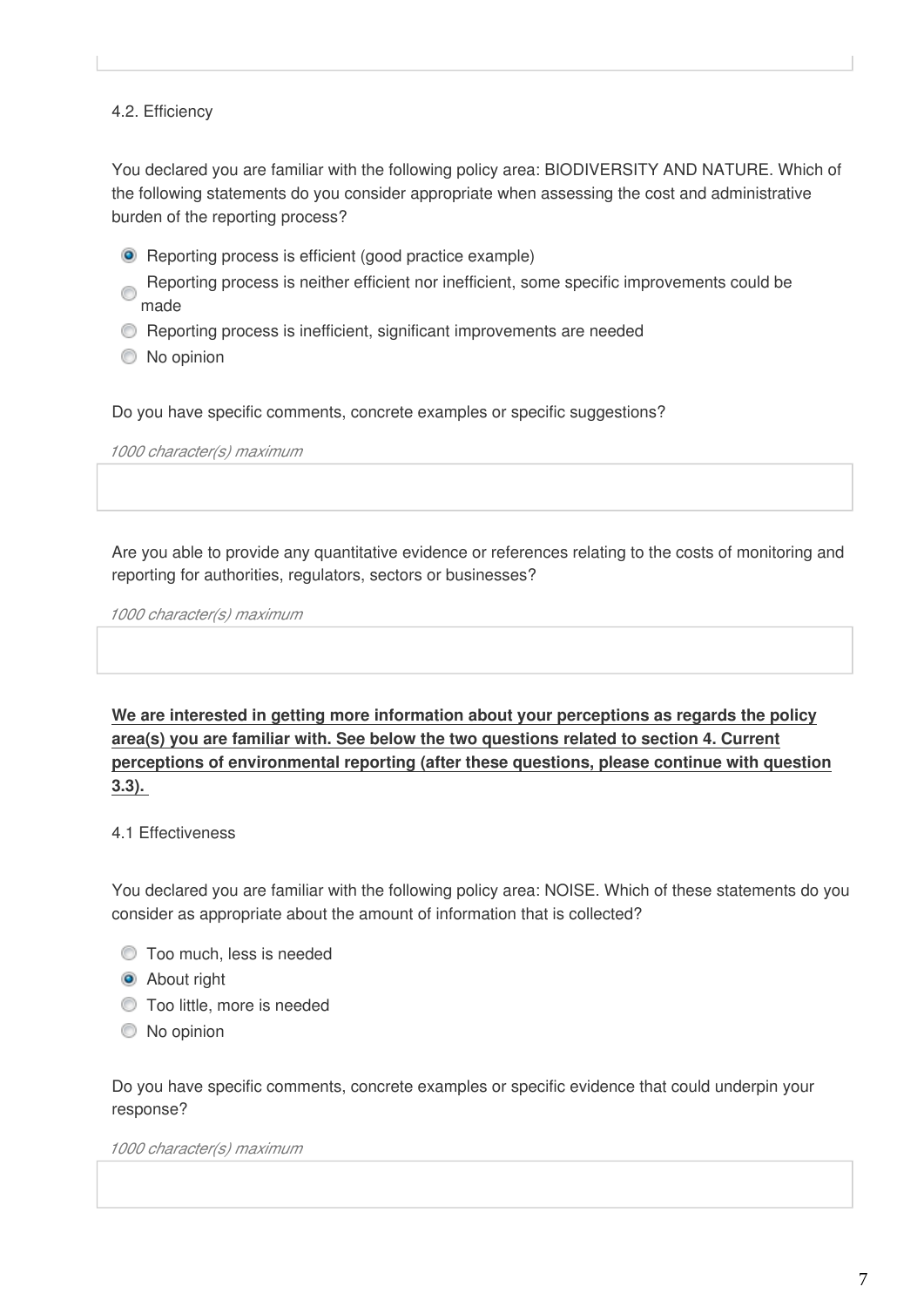You declared you are familiar with the following policy area: NOISE. Which of the following statements do you consider appropriate when assessing the cost and administrative burden of the reporting process?

- **•** Reporting process is efficient (good practice example)
- Reporting process is neither efficient nor inefficient, some specific improvements could be made
- Reporting process is inefficient, significant improvements are needed
- $\circledcirc$  No opinion

Do you have specific comments, concrete examples or specific suggestions?

*1000 character(s) maximum* 

Are you able to provide any quantitative evidence or references relating to the costs of monitoring and reporting for authorities, regulators, sectors or businesses?

*1000 character(s) maximum* 

**We are interested in getting more information about your perceptions as regards the policy area(s) you are familiar with. See below the two questions related to section 4. Current perceptions of environmental reporting (after these questions, please continue with question 3.3).**

#### 4.1 Effectiveness

You declared you are familiar with the following policy area: SOIL. Which of these statements do you consider as appropriate about the amount of information that is collected?

- **O** Too much, less is needed
- **About right**
- **Too little, more is needed**
- $\bullet$  No opinion

Do you have specific comments, concrete examples or specific evidence that could underpin your response?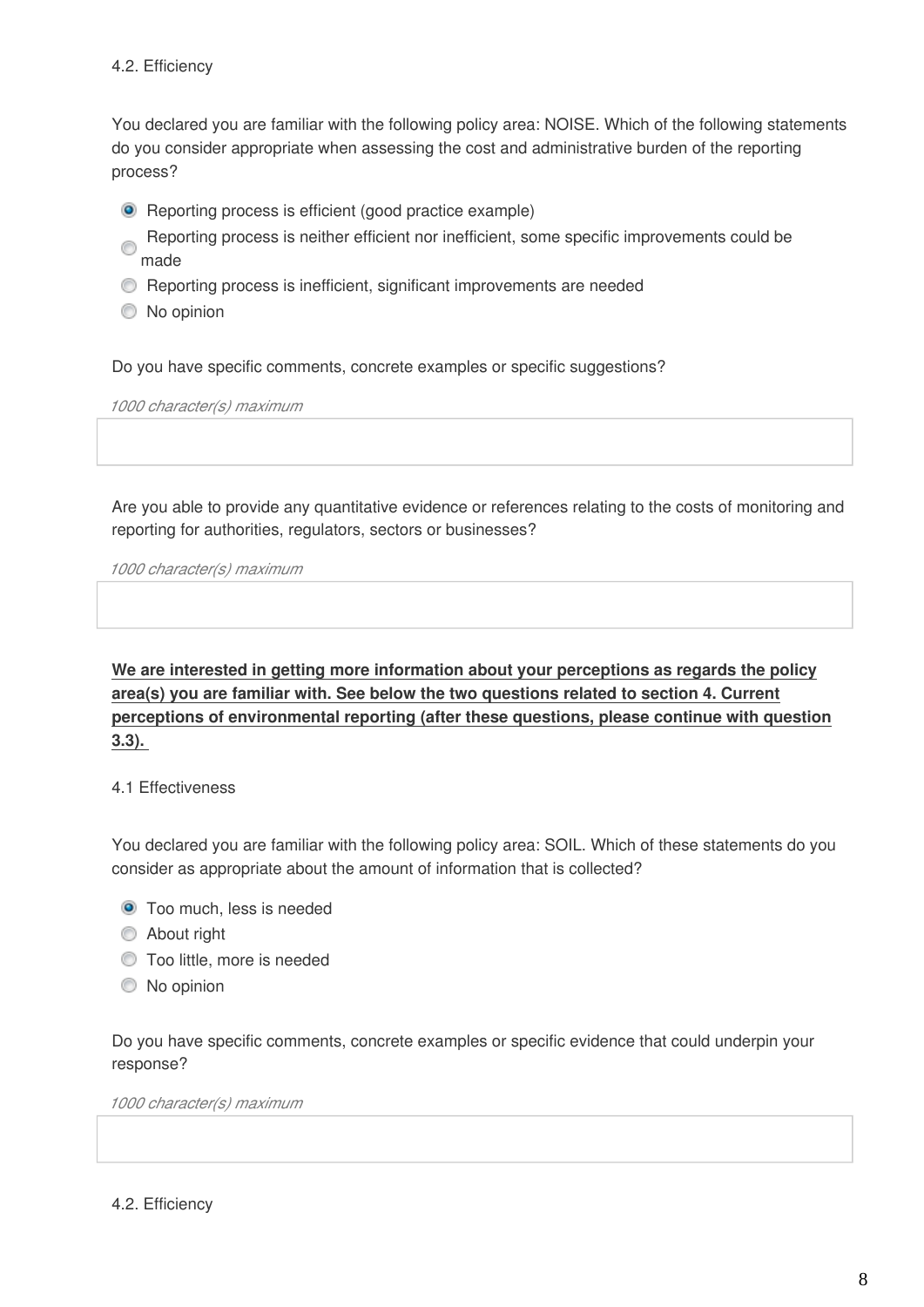You declared you are familiar with the following policy area: SOIL. Which of the following statements do you consider appropriate when assessing the cost and administrative burden of the reporting process?

- **•** Reporting process is efficient (good practice example)
- Reporting process is neither efficient nor inefficient, some specific improvements could be ⋒ made
- Reporting process is inefficient, significant improvements are needed
- $\circledcirc$  No opinion

Do you have specific comments, concrete examples or specific suggestions?

*1000 character(s) maximum* 

Are you able to provide any quantitative evidence or references relating to the costs of monitoring and reporting for authorities, regulators, sectors or businesses?

*1000 character(s) maximum* 

**We are interested in getting more information about your perceptions as regards the policy area(s) you are familiar with. See below the two questions related to section 4. Current perceptions of environmental reporting (after these questions, please continue with question 3.3).**

#### 4.1 Effectiveness

You declared you are familiar with the following policy area: WASTE. Which of these statements do you consider as appropriate about the amount of information that is collected?

- **O** Too much, less is needed
- **About right**
- **Too little, more is needed**
- $\bullet$  No opinion

Do you have specific comments, concrete examples or specific evidence that could underpin your response?

*1000 character(s) maximum* 

4.2. Efficiency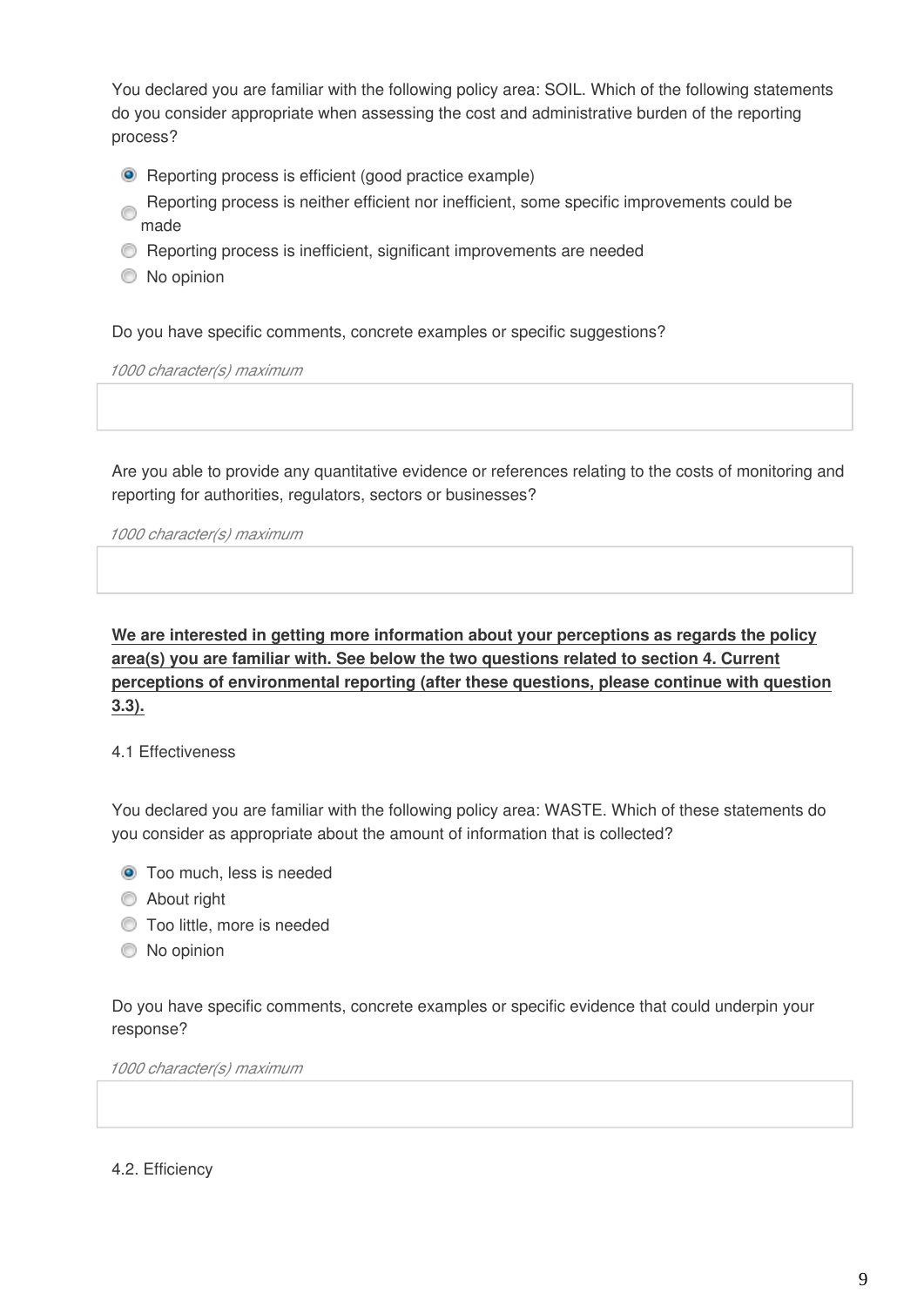You declared you are familiar with the following policy area: WASTE. Which of the following statements do you consider appropriate when assessing the cost and administrative burden of the reporting process?

- **•** Reporting process is efficient (good practice example)
- Reporting process is neither efficient nor inefficient, some specific improvements could be made
- **C** Reporting process is inefficient, significant improvements are needed
- $\bullet$  No opinion

Do you have specific comments, concrete examples or specific suggestions?

*1000 character(s) maximum* 

Are you able to provide any quantitative evidence or references relating to the costs of monitoring and reporting for authorities, regulators, sectors or businesses?

*1000 character(s) maximum* 

**We are interested in getting more information about your perceptions as regards the policy area(s) you are familiar with. See below the two questions related to section 4. Current perceptions of environmental reporting (after these questions, please continue with question 3.3).** 

#### 4.1 Effectiveness

You declared you are familiar with the following policy area: WATER. Which of these statements do you consider as appropriate about the amount of information that is collected?

- $\bullet$  Too much, less is needed
- **About right**
- $\bullet$  Too little, more is needed
- $\bullet$  No opinion

Do you have specific comments, concrete examples or specific evidence that could underpin your response?

*1000 character(s) maximum* 

4.2. Efficiency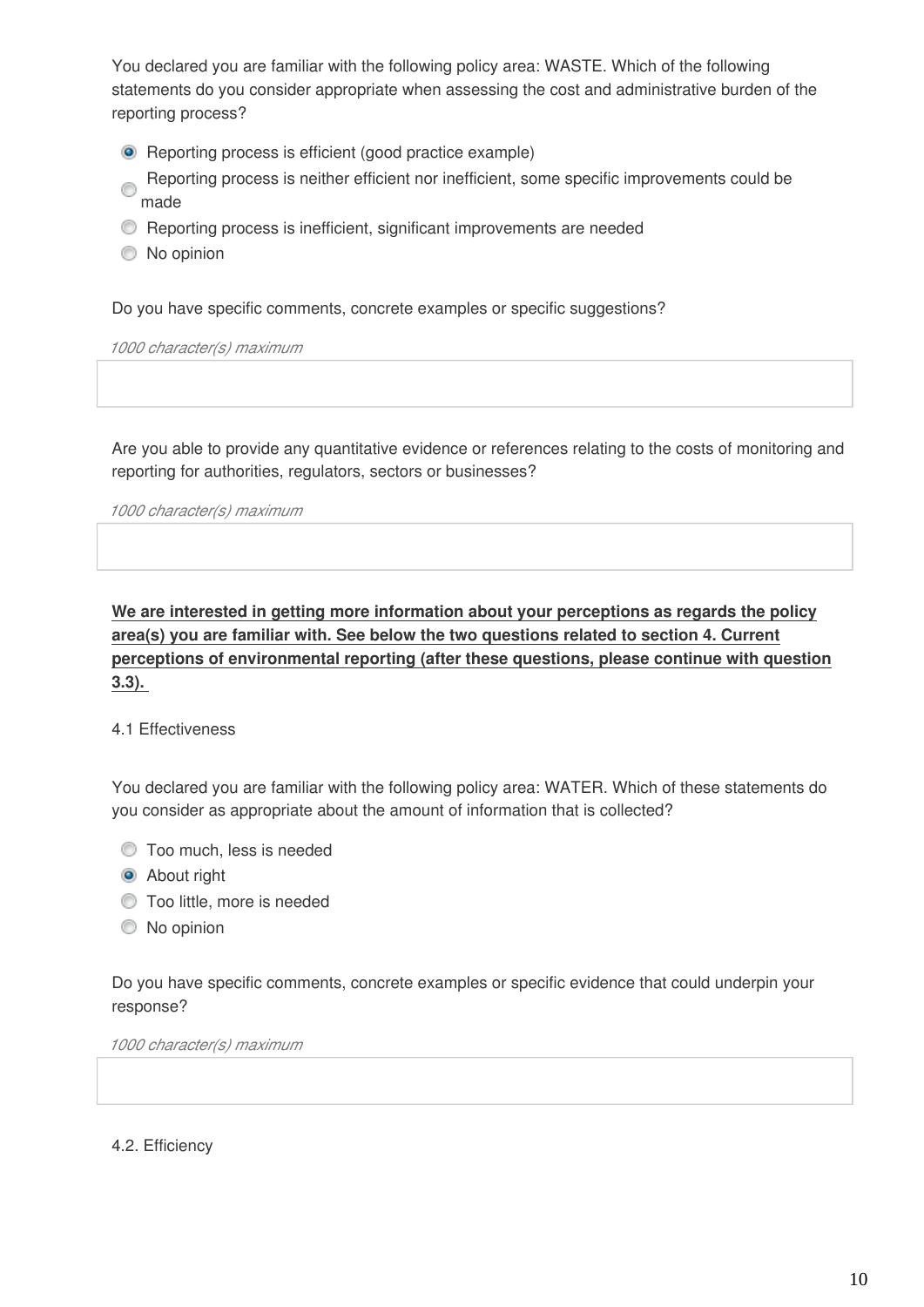You declared you are familiar with the following policy area: WATER. Which of the following statements do you consider appropriate when assessing the cost and administrative burden of the reporting process?

- **•** Reporting process is efficient (good practice example)
- Reporting process is neither efficient nor inefficient, some specific improvements could be Ò made
- Reporting process is inefficient, significant improvements are needed
- $\bullet$  No opinion

Do you have specific comments, concrete examples or specific suggestions?

*1000 character(s) maximum* 

Are you able to provide any quantitative evidence or references relating to the costs of monitoring and reporting for authorities, regulators, sectors or businesses?

*1000 character(s) maximum* 

#### 3.3. Objectives

How important do you rate these different **objectives** (which relate to relevance and coherence) for setting environmental Monitoring and Reporting requirements?

Please use a scale from 1 to 10 where '1' would mean that the objective is not important and '10' would mean that is extremely important.

|                                                                                                                                                                     | 1 | 2 | 3 | $\overline{4}$ | 5 | 6 | $\overline{7}$ | 8 | $9\,$ | 10 |
|---------------------------------------------------------------------------------------------------------------------------------------------------------------------|---|---|---|----------------|---|---|----------------|---|-------|----|
| Monitoring and<br>reporting should allow<br>for an assessment of<br>whether EU legal<br>obligations are<br>being met                                                |   |   |   |                |   |   |                |   |       |    |
| Monitoring and<br>reporting should allow<br>stakeholders to<br>understand the state<br>of the environment<br>and the actions<br>taken to maintain<br>and improve it | ⋒ |   |   |                | ⋒ |   |                | e |       |    |
| Monitoring and<br>reporting should                                                                                                                                  |   |   |   |                |   |   |                |   |       |    |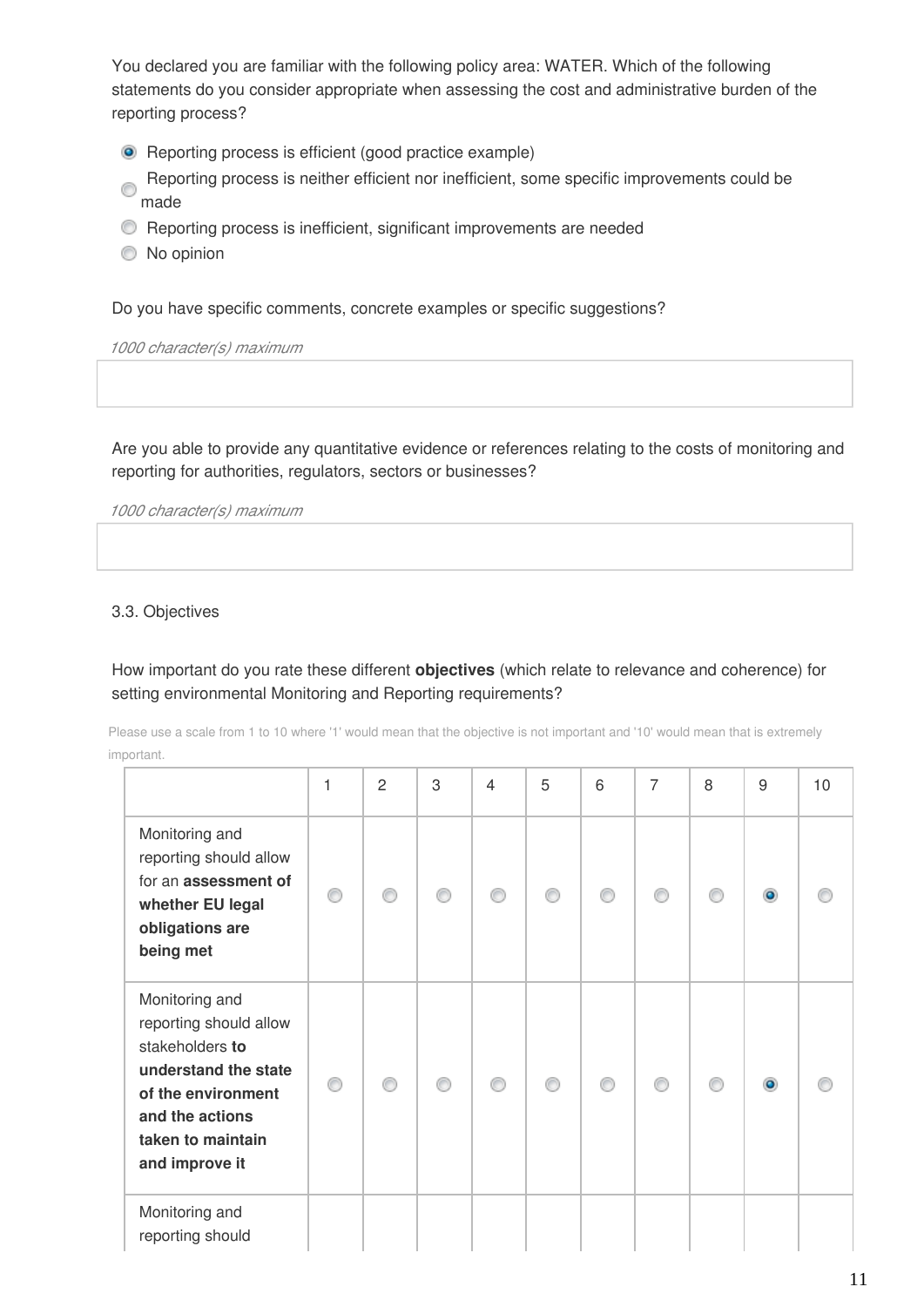| indicate how well<br>the legislation is<br>working (i.e. costs<br>and benefits)                                                                                                                                       |   |   |   |   |           |   | $\bullet$ |  |
|-----------------------------------------------------------------------------------------------------------------------------------------------------------------------------------------------------------------------|---|---|---|---|-----------|---|-----------|--|
| Monitoring and<br>reporting should<br>generate reliable<br>environmental<br>information and<br>ensure access to<br>environmental<br>information for<br>citizens so they<br>understand what EU<br>legislation achieves |   | ⋒ | ∩ | ⊙ |           |   | ⋒         |  |
| Monitoring and<br>reporting should<br>allow<br>comparison between<br><b>Member States as</b><br>regards their<br>performance when<br>implementing EU<br>environment law                                               | ∩ | ∩ | ∩ | ∩ | $\bullet$ | ∩ | ⋒         |  |

#### 3.4. Principles

#### How important do you rate these different **criteria** for setting environmental Monitoring and Reporting requirements and delivering EU value added?

Please use a scale from 1 to 10 where '1' would mean that the criterion is not important and '10' would mean that is extremely important.

|                                                                                            | 1 | $\overline{c}$ | 3 | $\overline{4}$ | 5 | 6       | 7  | 8 | 9 | 10 |
|--------------------------------------------------------------------------------------------|---|----------------|---|----------------|---|---------|----|---|---|----|
| Comprehensive:<br>Monitoring and<br>reporting should<br>provide a very<br>detailed picture |   | ⋒              | ⋒ |                |   |         |    |   |   |    |
| <b>Efficiency:</b><br>Monitoring and<br>reporting should<br>cover the<br>information on    |   | ⋒              | ∩ | ⋒              |   | $\circ$ | €. |   |   |    |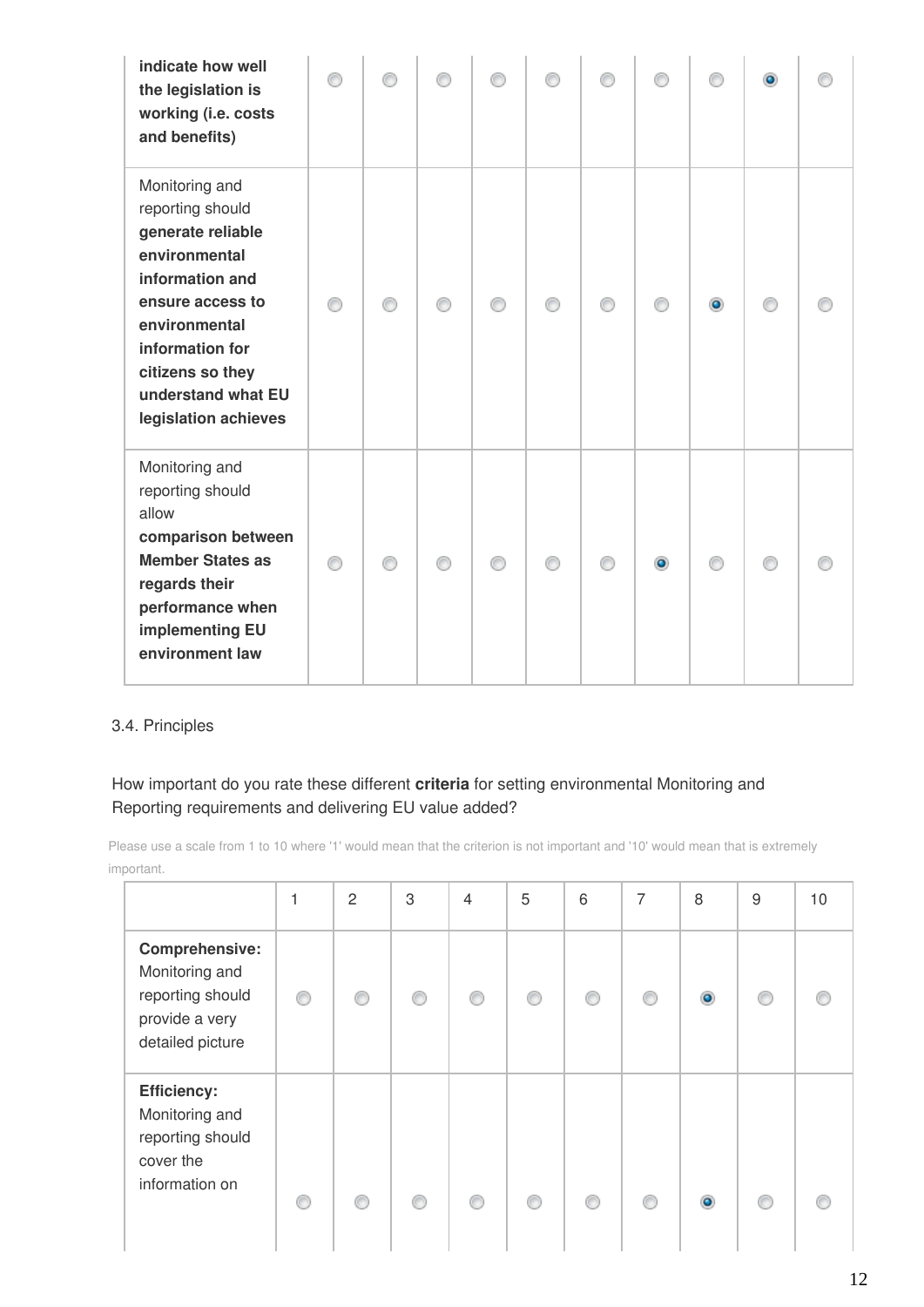| the costs and<br>benefits of the<br>action                                                                                                                                                                                                                   |   |   |   |   |   |           |           |   |   |  |
|--------------------------------------------------------------------------------------------------------------------------------------------------------------------------------------------------------------------------------------------------------------|---|---|---|---|---|-----------|-----------|---|---|--|
| <b>Coherence:</b><br>Information<br>should be<br>collected once,<br>and shared<br>where possible<br>for many<br>purposes<br>(minimise<br>overlap)                                                                                                            | ⊙ | ∩ | ∩ | ∩ | ⊙ | $\bullet$ | ∩         | ⊙ | ⊙ |  |
| <b>Proportionality:</b><br>A balance should<br>be struck<br>between asking<br>for more<br>information, and<br>the cost of that<br>provision                                                                                                                  | ⊙ | ⋒ |   | ⋒ | ∩ | ∩         | $\bullet$ |   |   |  |
| <b>Accessibility:</b><br>Reported<br>information<br>should be fully<br>available to the<br>general public,<br>after due<br>consideration of<br>the appropriate<br>level of<br>aggregation and<br>subject to<br>appropriate<br>confidentiality<br>constraints | ⊙ |   |   |   | ⊙ |           | $\bullet$ |   |   |  |
| <b>Timeliness:</b><br>Monitoring and<br>reporting<br>information<br>should be timely<br>and up to date                                                                                                                                                       | ⊙ | ∩ |   |   | ⊙ | ∩         | ⊙         | ⋒ |   |  |

# 4. Current perceptions of environmental reporting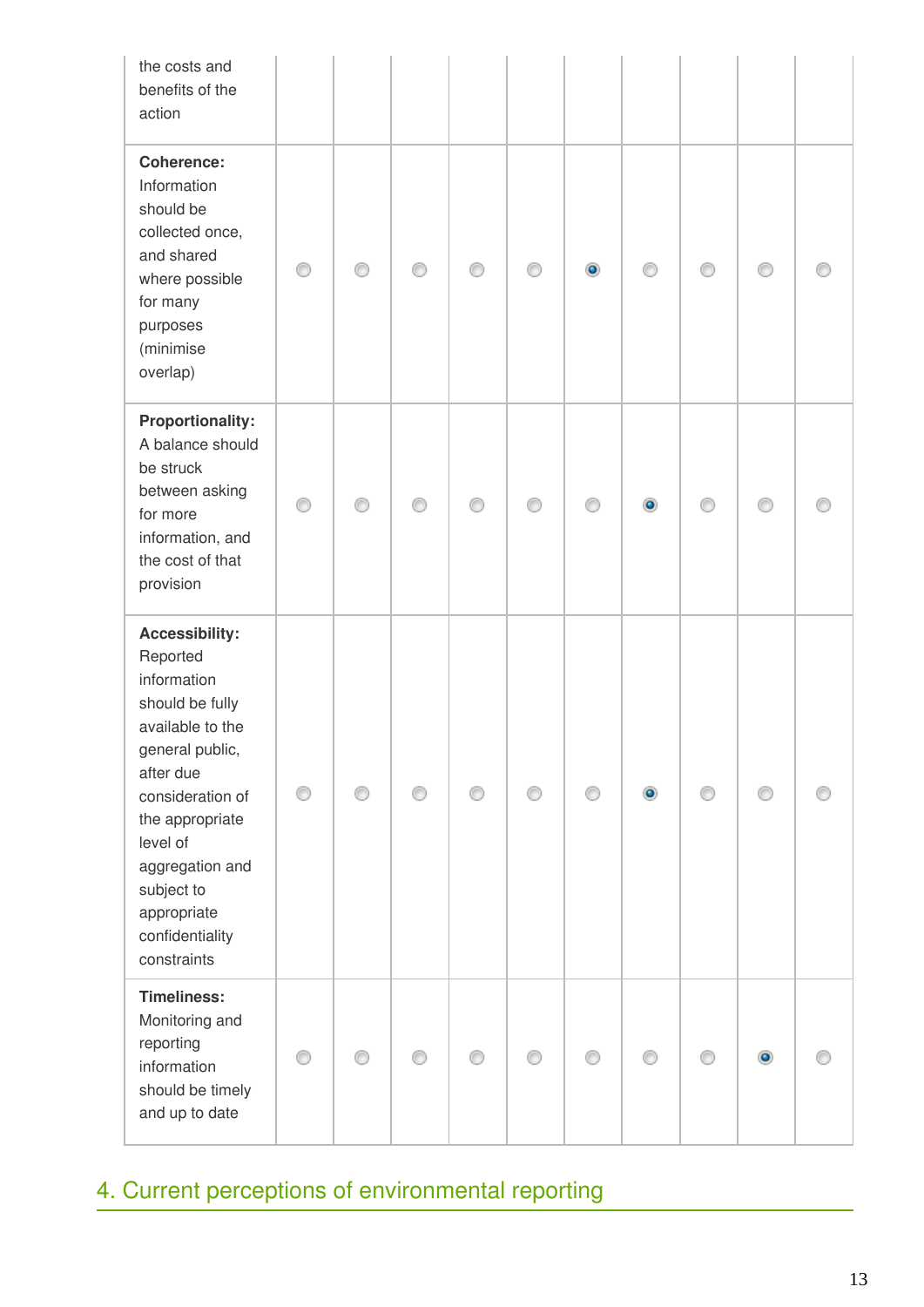Questions 4.1 and 4.2 are only answered for the policy area(s) you are familiar with, and that you chose when responding to question 3.1.

4.3. Different governance levels

As well as environmental reporting obligations towards DG Environment, there are a number of international obligations, for example, to European marine conventions, OECD, UN, and UNECE. Attention needs to be made to ensuring that synergies are exploited between these commitments, and that inconsistencies are avoided.

#### What are the levels of governance where there is the biggest potential to combine or streamline reporting requirements in order to reduce costs and administrative burdens?

|                                                                      | $\mathbf 1$    | $\overline{2}$ | 3         | $\overline{4}$ | 5 | 6 | $\overline{7}$ | 8         | $\boldsymbol{9}$ | 10 |
|----------------------------------------------------------------------|----------------|----------------|-----------|----------------|---|---|----------------|-----------|------------------|----|
| International<br>(wider than<br>Europe)                              | ⊙              | 0              | ◉         | 0              | ⊙ | ◉ | ⊙              | ◉         | $\bullet$        |    |
| European<br>Commission                                               | ⋒              | ◉              | ⊙         | 0              | ∩ | ◉ | ∩              | $\bullet$ | ⊙                |    |
| Member<br>State<br>(including<br>national<br>Competent<br>Authority) | ⋒              | ⊙              | $\bullet$ | $_{\circ}$     | 0 | 0 | ◉              | ◉         | ⊙                |    |
| Regional<br>and local                                                | $\circledcirc$ | ⊙              | ⋒         | ⊙              | C | ⋒ | ⋒              | ⋒         | ∩                |    |

Please use a scale from 1 to 10 where '1' would mean that the level of governance is not relevant and '10' would mean that is extremely relevant.

Do you have specific comments, concrete suggestions or specific evidence that could underpin your response?

*1000 character(s) maximum* 

#### 4.4 The Standardised Reporting Directive

This Directive was agreed in 1991 to provide a single harmonised approach. Many specific reporting decisions in different policy areas (e.g. water, waste, etc) have been agreed. Over time, however, most reporting requirements have been included in specific pieces of legislation so that they can be better tailored to the needs of those specific pieces of legislation. The Commission is now considering the repeal of the Standardised Reporting Directive including all its specific reporting questionnaires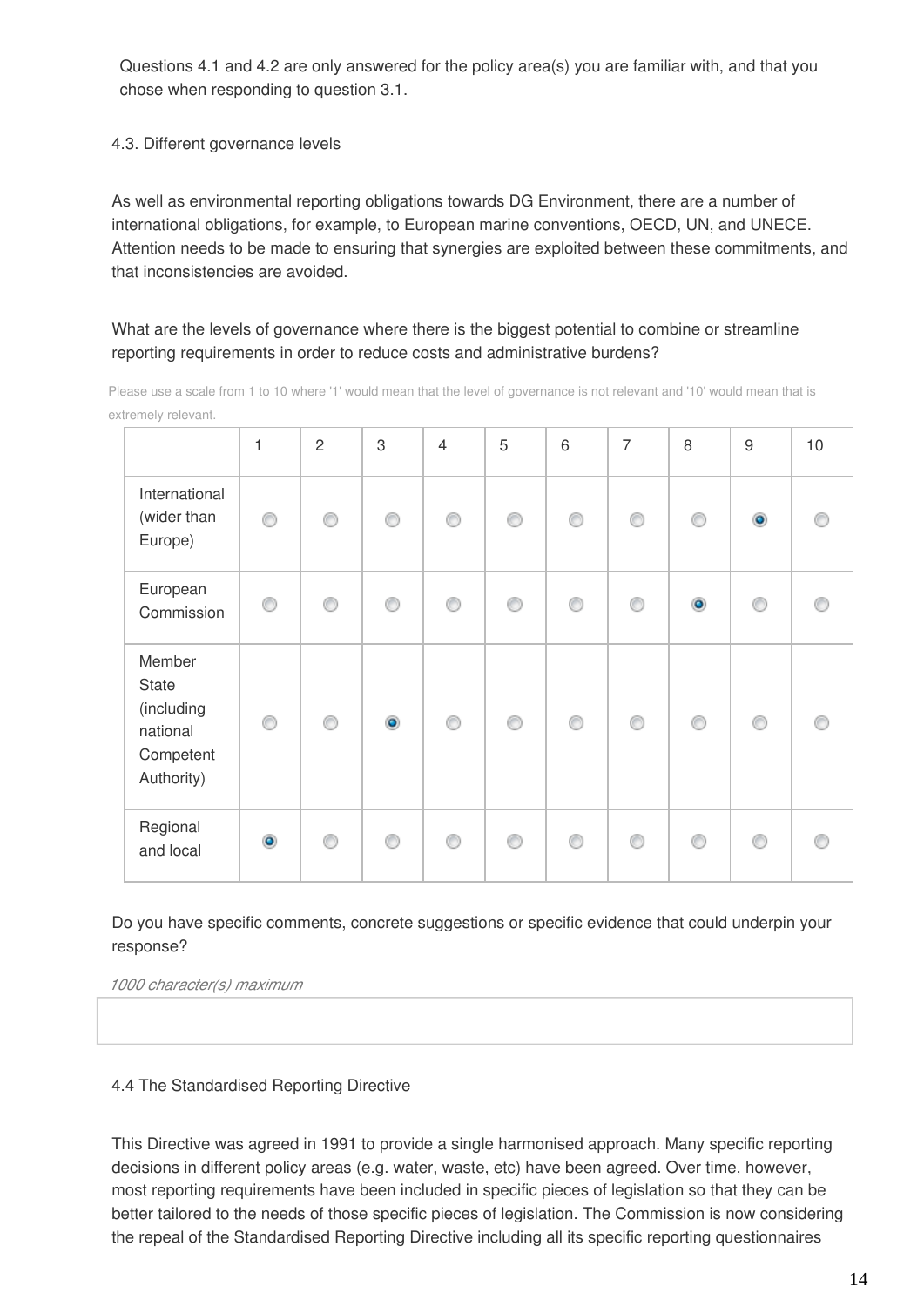most of them being obsolete already. However, the question in relation to the Fitness Check on monitoring and reporting is whether such a legally binding, horizontal approach should be developed again in the future.

|                                                                                                                                                                                                    | I totally<br>agree | Tend to<br>agree | Tend to<br>disagree | Totally<br>disagree | No<br>opinion |
|----------------------------------------------------------------------------------------------------------------------------------------------------------------------------------------------------|--------------------|------------------|---------------------|---------------------|---------------|
| The reporting obligations<br>should be laid down<br>specifically in individual<br>pieces of legislation and<br>coordination and<br>streamlining should be<br>ensured through<br>collaboration      |                    |                  |                     |                     |               |
| Reporting requirements do<br>not need to be laid down in<br>legislation but should be<br>agreed informally on a<br>case-by-case basis between<br>the EU Commission and the<br><b>Member States</b> |                    |                  |                     |                     |               |

In this context, do you agree or disagree with each of the following statements?

#### Do you have specific comments or concrete suggestions?

*1000 character(s) maximum* 

#### 4.5 The process for reporting

As well as the content of what is reported, the process for reporting is important for ensuring that the right information is collected, processed and disseminated at lowest possible cost. IT technologies could be one of the answers.

In this context, do you agree or disagree with each of the following statements?

|                                                                                                                            | I totally | Tend to | Tend to  | Totally  | No.     |
|----------------------------------------------------------------------------------------------------------------------------|-----------|---------|----------|----------|---------|
|                                                                                                                            | agree     | agree   | disagree | disagree | opinion |
| IT technology is already<br>adequately used and no<br>further major improvements of<br>the reporting process are<br>needed |           | O       |          |          | ۵       |